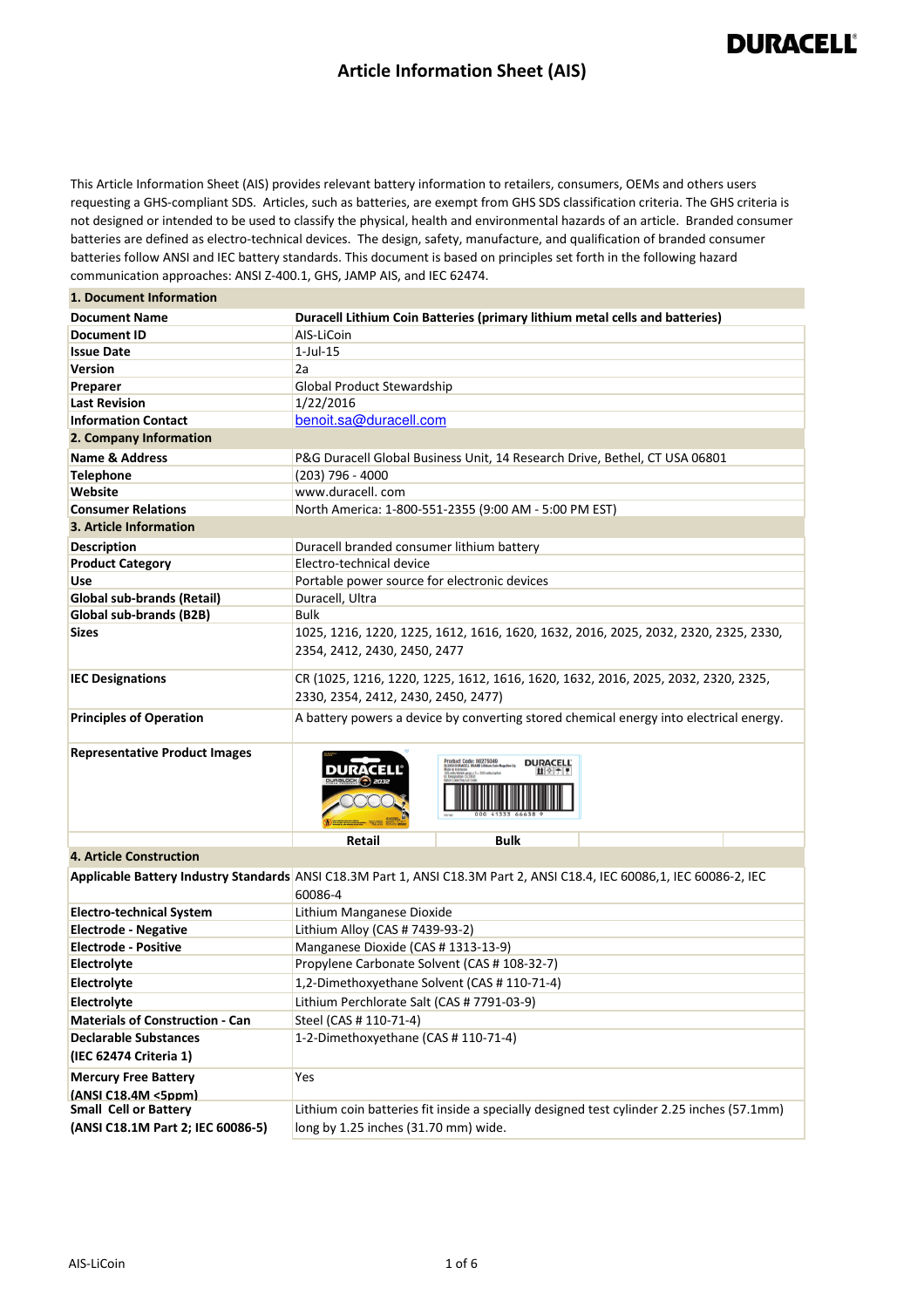### **Article Information Sheet (AIS)**

#### **5. Health & Safety**

| <b>Ingestion/Small Parts Warning</b>          | Required for all sizes of lithium coin batteries: Keep away from children. If swallowed,                                             |
|-----------------------------------------------|--------------------------------------------------------------------------------------------------------------------------------------|
| <b>Normal Conditions of Use</b>               | consult a physician immediately.<br>Exposure to contents inside the sealed battery will not occur unless the battery leaks, is       |
|                                               | exposed to high temperatures, or is mechanically abused.                                                                             |
| <b>Note to Physician</b>                      | Cell Ingestion: Batteries lodged in the esophagus should be removed immediately since                                                |
|                                               | leakage, caustic burns and perforation can occur as soon as two hours after ingestion.                                               |
|                                               | Irritation to the internal/external mouth areas may occur following exposure to a leaking                                            |
|                                               | battery. Published reports recommend removal from the esophagus should be done                                                       |
|                                               | endoscopically (under direct visualization). Batteries beyond the esophagus need not be                                              |
|                                               | retrieved unless there are signs of injury to the GI tract or a large diameter battery fails to                                      |
|                                               | pass the pylorus. If asymptomatic, follow-up x-rays are necessary only to confirm the                                                |
|                                               | passage of larger batteries. Confirmation by stool inspection is preferable under most                                               |
|                                               | circumstances. For information on treatment, call the NATIONAL BATTERY INGESTION                                                     |
|                                               | HOTLINE @ (202) 625-3333 collect, day or night (USA calls only).                                                                     |
| <b>First Aid - If swallowed</b>               | DO NOT GIVE IPECAC. Do not induce vomiting. Seek medical attention immediately. USA:                                                 |
|                                               | CALL NATIONAL BATTERY INGESTION HOTLINE @ (202) 625-3333 COLLECT, DAY OR                                                             |
|                                               | NIGHT. If mouth area irritation or burning has occurred, rinse mouth and surrounding                                                 |
|                                               | area with tepdi water for at least 15 minutes                                                                                        |
| <b>First Aid - Eye Contact</b>                | Flush with running water for at least 30 minutes. Seek medical attention immediately.                                                |
| <b>First Aid - Skin Contact</b>               | Remove contaminated clothing and flush skin with running water for at least 15 minutes.                                              |
|                                               | Seek medical attention if irritation persists.                                                                                       |
| <b>First Aid - Inhalation</b>                 | Contents of leaking battery may be irritating to respiratory passages. Move to fresh air.                                            |
|                                               | Seek medical attention if irritation persists.                                                                                       |
| <b>Battery Safety Standards &amp; Testing</b> | Duracell lithium coin cell batteries meet the requirements of ANSI C18. 3M Part 2 and IEC                                            |
|                                               | 60086-4. These standards specify tests and requirements for alkaline batteries to ensure                                             |
|                                               | safe operation under normal use and reasonably foreseeable misuse. The test regimes<br>assess three conditions of safety. These are: |
|                                               | 1-Intended use simulation: Partial use, vibration, thermal shock, and mechanical shock                                               |
|                                               | 2-Reasonably foreseeable misuse: Incorrect installation, external short-circuit, free fall                                           |
|                                               | (user-drop), over-discharge, and crush                                                                                               |
|                                               | 3-Design consideration: Thermal abuse, mold stress                                                                                   |
|                                               |                                                                                                                                      |
| <b>Precautionary Statements</b>               | CAUTION: Keep batteries away from children. If swallowed, consult a physician at once.                                               |
|                                               | For information on treatment, within North America call (202) 625-3333 collect.                                                      |
|                                               | Ingestion may lead to serious injury or death. Cell can explode or leak if heated,                                                   |
|                                               | disassembled, shorted, recharged, exposed to fire or high temperature or inserted                                                    |
|                                               | incorrectly. Keep in original package until ready to use. Do not carry batteries loose in<br>your pocket or purse.                   |
| 6. Fire Hazard & Firefighting                 |                                                                                                                                      |
| <b>Fire Hazard</b>                            | Batteries may rupture or leak if involved in a fire.                                                                                 |
| <b>Extinguishing Media</b>                    | Use any extinguishing media appropriate for the surrounding area. For incipient                                                      |
|                                               | (beginning) fires, carbon dioxide extinguishers or copious amounts of water are effective                                            |
|                                               | in cooling burning lithium metal batteries. If fire progresses to where lithium metal is                                             |
|                                               | exposed (deep red flames), use a Class D extinguisher suitable for lithium metal.                                                    |
|                                               |                                                                                                                                      |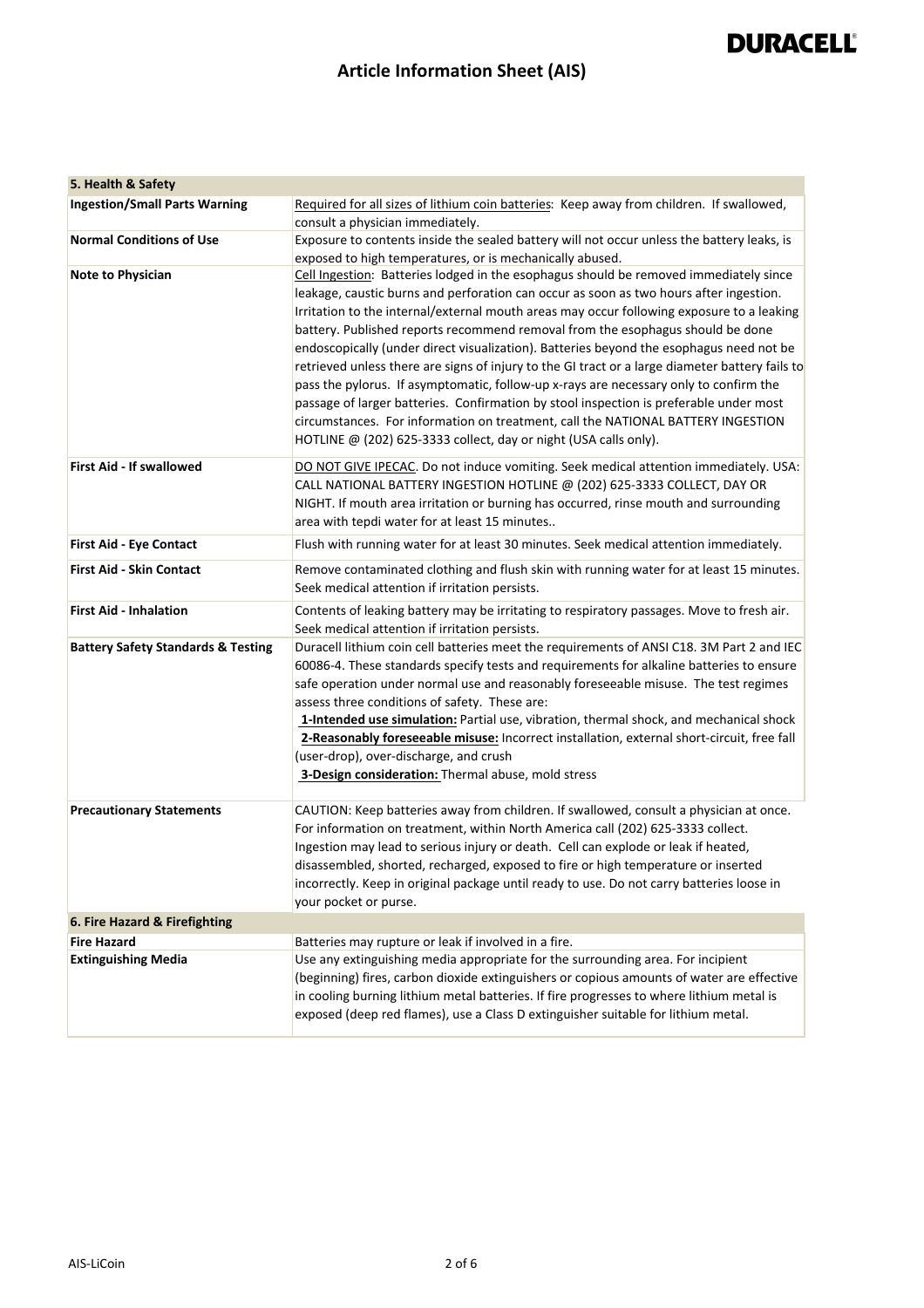### **Article Information Sheet (AIS)**

| <b>Fires Involving Large Quantities of</b><br><b>Batteries</b>                  | Large quantities of batteries involved in a fire will rupture and release irritating fumes<br>from thermal degradation                                                                                                                                                                                                                                                                                                                                                                                                                                                                                                                                                                                                                                                           |
|---------------------------------------------------------------------------------|----------------------------------------------------------------------------------------------------------------------------------------------------------------------------------------------------------------------------------------------------------------------------------------------------------------------------------------------------------------------------------------------------------------------------------------------------------------------------------------------------------------------------------------------------------------------------------------------------------------------------------------------------------------------------------------------------------------------------------------------------------------------------------|
|                                                                                 | Use a Class "D" fire extinguisher or other smothering agent such as Lith-X, copper powder<br>or dry sand. If using water, use enough to smother the fire. Using an insufficient amount<br>of water will make the fire worse. Cooling exterior of batteries will help prevent<br>rupturing. Burning batteries generate toxic and corrosive lithium hydroxide fumes.<br>Firefighters should wear self-contained breathing apparatus. Detailed information on<br>fighting a lithium metal battery fire can be found in US DOT Emergency Response Guide<br>138 (Substances-Water-Reactive).                                                                                                                                                                                          |
| 7. Handling & Storage                                                           |                                                                                                                                                                                                                                                                                                                                                                                                                                                                                                                                                                                                                                                                                                                                                                                  |
| <b>Handling Precautions</b>                                                     | Avoid mechanical and electrical abuse. Do not short circuit or install incorrectly. Batteries<br>may rupture or vent if disassembled, crushed, recharged or exposed to high<br>temperatures. Install batteries in accordance with equipment instructions.                                                                                                                                                                                                                                                                                                                                                                                                                                                                                                                        |
| <b>Storage Precautions</b>                                                      | Store batteries in a dry place at normal room temperature. Refrigeration does not make<br>them last longer.                                                                                                                                                                                                                                                                                                                                                                                                                                                                                                                                                                                                                                                                      |
| <b>Spills of Large Quantities of Loose</b><br><b>Batteries (unpackaged)</b>     | Notify spill personnel of large spills. Irritating and flammable vapors may be released<br>from leaking or ruptured batteries. Spread batteries apart to stop shorting. Eliminate all<br>ignition sources. Evacuate area and allow vapors to dissipate. Clean-up personnel should<br>wear appropriate PPE to avoid eye and skin contact and inhalation of vapors or fumes.<br>Increase ventilation. Carefully collect batteries and place in appropriate container for<br>disposal. Remove any spilled liquid with absorbent material and contain for disposal.                                                                                                                                                                                                                  |
| 8. Disposal Considerations (GHS Section 13)                                     |                                                                                                                                                                                                                                                                                                                                                                                                                                                                                                                                                                                                                                                                                                                                                                                  |
| <b>Collection &amp; Proper Disposal</b>                                         | Dispose of used (or excess) batteries in compliance with federal, state/provincial and<br>local regulations. Do not accumulate large quantities of used batteries for disposal as<br>accumulations could cause batteries to short-circuit. Do not incinerate. In countries,<br>such as Canada and the EU, where there are regulations for the collection and recycling<br>of batteries, consumers should dispose of their used batteries into the collection network<br>at municipal depots and retailers. They should not dispose of batteries with household<br>trash.                                                                                                                                                                                                         |
| USA EPA RCRA (40 CFR 261)                                                       | "Charged" lithium coin batteries meet the criteria (D003 - Reactivity) of a hazardous<br>waste as defined under the Resource Conservation and Recovery Act (RCRA) 40 CRT<br>261.23. If recycled, lithium coin batteries are classified as Universal Waste.                                                                                                                                                                                                                                                                                                                                                                                                                                                                                                                       |
| USA DOT (49 CFR 173.184 (d))                                                    | d) Lithium cells or batteries shipped for disposal or recycling. A lithium cell or battery,<br>including a lithium cell or battery contained in equipment, that is transported by motor<br>vehicle to a permitted storage facility or disposal site, or for purposes of recycling, is<br>excepted from the testing and record keeping requirements of paragraph (a) and the<br>specification packaging requirements of paragraph (b)(3) of this section, when packed in<br>a strong outer packaging conforming to the requirements of §§173.24 and 173.24a. A<br>lithium cell or battery that meets the size, packaging, and hazard communication<br>conditions in paragraph (c)(1)-(3) of this section is excepted from subparts C through H of<br>part 172 of this subchapter. |
| California Universal Waste Rule (Cal.<br>Code Regs. Title 22, Div. 4.5, Ch. 23) | California prohibits disposal of batteries as trash (including household trash).                                                                                                                                                                                                                                                                                                                                                                                                                                                                                                                                                                                                                                                                                                 |
| 9. Transport Information (GHS Section 14)                                       |                                                                                                                                                                                                                                                                                                                                                                                                                                                                                                                                                                                                                                                                                                                                                                                  |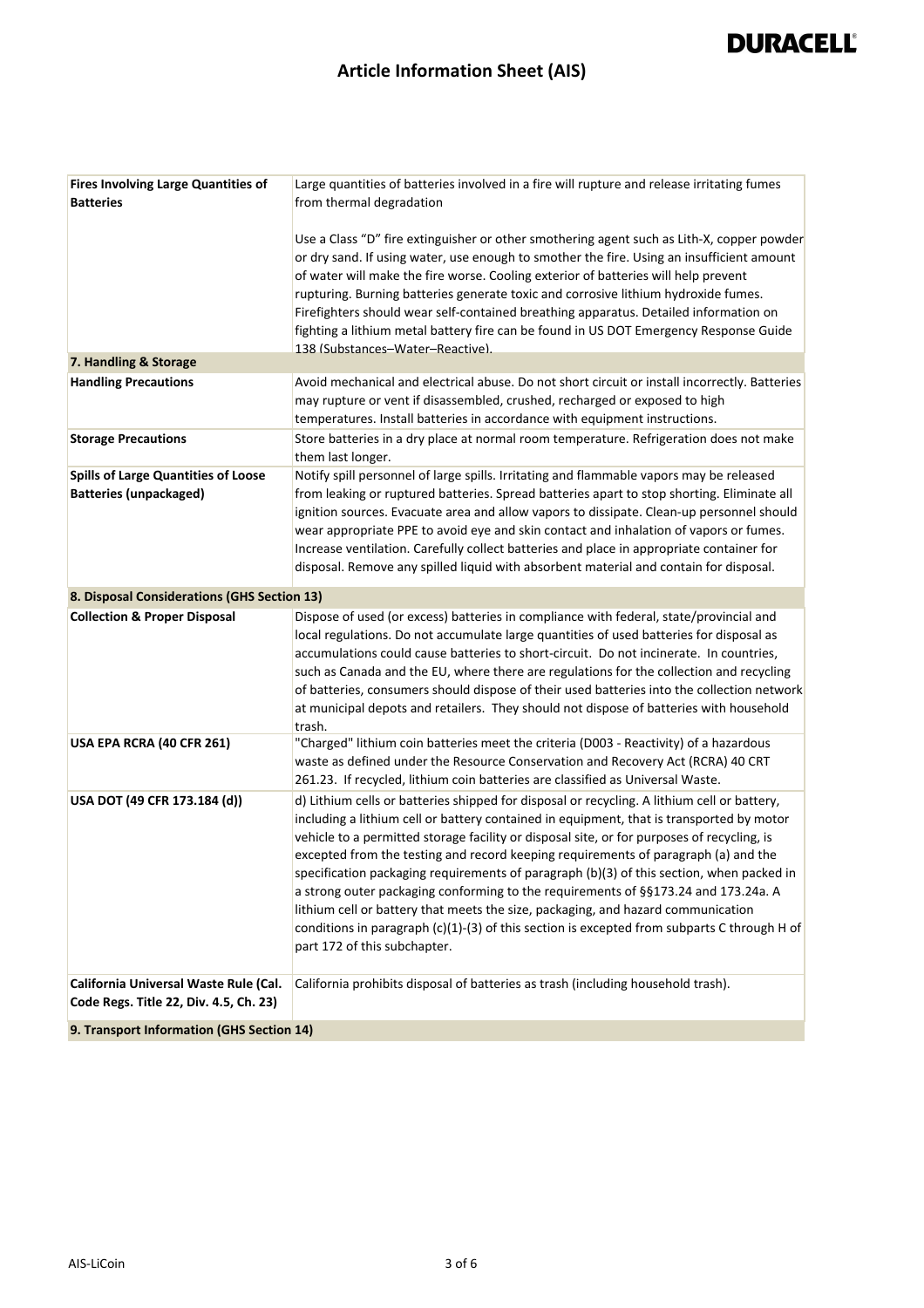### **Article Information Sheet (AIS)**

| <b>Regulatory Status</b>                                                                                | Duracell lithium coin batteries are produced and delivered in accordance with current<br>IATA/ICAO regulations. Duracell lithium coin batteries can be shipped in accordance with<br>ICAO, 2013-2014 edition or IATA 2016-57th edition. Persons who prepare or offer<br>lithium batteries for transport are required by regulation to be trained to the extent of<br>their responsibility. The information in this section is provided for informational purposes<br>only. The transportation of lithium metal batteries is regulated by ICAO, IATA, IMO and<br>US DOT. Duracell lithium coin batteries are not subject to the other provisions of the<br>Dangerous Goods regulations as long as they are packaged and marked in accordance<br>with the applicable regulations. |
|---------------------------------------------------------------------------------------------------------|---------------------------------------------------------------------------------------------------------------------------------------------------------------------------------------------------------------------------------------------------------------------------------------------------------------------------------------------------------------------------------------------------------------------------------------------------------------------------------------------------------------------------------------------------------------------------------------------------------------------------------------------------------------------------------------------------------------------------------------------------------------------------------|
| <b>Total Lithium Content (grams)</b>                                                                    | The lithium metal content of each coin cell is less than 0.3g.                                                                                                                                                                                                                                                                                                                                                                                                                                                                                                                                                                                                                                                                                                                  |
| <b>UN Identification Number/</b>                                                                        | UN3090 Primary lithium metal batteries                                                                                                                                                                                                                                                                                                                                                                                                                                                                                                                                                                                                                                                                                                                                          |
| <b>Shipping Name</b>                                                                                    | UN3091 Primary lithium metal batteries packed with or contained in equipment                                                                                                                                                                                                                                                                                                                                                                                                                                                                                                                                                                                                                                                                                                    |
| <b>UN 38.3 Transportation Tests</b>                                                                     | Duracell certifies that all of its lithium batteries meet the requirements of the UN Manual<br>of Tests and Criteria, Part III subsection 38.3. If you assemble these batteries into larger<br>battery packs, it is recommended that you perform the UN Tests to ensure the<br>requirements are met prior to shipment.                                                                                                                                                                                                                                                                                                                                                                                                                                                          |
| <b>Special Provisions Conformance</b>                                                                   | Special regulatory provisions require batteries to be packaged in a manner that prevents<br>the generation of a dangerous quantity of heat and short circuits.                                                                                                                                                                                                                                                                                                                                                                                                                                                                                                                                                                                                                  |
| <b>USA DOT Special Provision</b>                                                                        | 49 CFR 173.185(c) SP A101                                                                                                                                                                                                                                                                                                                                                                                                                                                                                                                                                                                                                                                                                                                                                       |
| <b>USA DOT Exceptions for Lithium Cells</b>                                                             | 40 CFR 173.185(d)                                                                                                                                                                                                                                                                                                                                                                                                                                                                                                                                                                                                                                                                                                                                                               |
| or Batteries Shipped for Disposal or<br><b>Recycling</b>                                                |                                                                                                                                                                                                                                                                                                                                                                                                                                                                                                                                                                                                                                                                                                                                                                                 |
| Air Transport (IATA/ICAO) Packing                                                                       | PI 968 - Lithium metal batteries, Section II or Section 1B Packing Instruction as                                                                                                                                                                                                                                                                                                                                                                                                                                                                                                                                                                                                                                                                                               |
| <b>Instructions</b>                                                                                     | appropriate<br>PI 969 - Lithium metal batteries packed with equipment<br>PI 970 - Lithium metal batteries contained in equipment                                                                                                                                                                                                                                                                                                                                                                                                                                                                                                                                                                                                                                                |
| <b>Marine/Water Transport (IMDG)</b><br><b>Special Provision</b>                                        | 188                                                                                                                                                                                                                                                                                                                                                                                                                                                                                                                                                                                                                                                                                                                                                                             |
| <b>ADR/RID Special Provision</b>                                                                        | 188                                                                                                                                                                                                                                                                                                                                                                                                                                                                                                                                                                                                                                                                                                                                                                             |
| <b>Passenger Air Travel</b>                                                                             | Air travelers should consult the US Department of Transportation (DOT) Safety Travel<br>web site at http://safetravel.dot.gov for guidance regarding carry on of lithium batteries.                                                                                                                                                                                                                                                                                                                                                                                                                                                                                                                                                                                             |
| <b>Emergency Transportation Hotline</b>                                                                 | <b>CHEMTREC 24-Hour Emergency Response Hotline</b><br>Within the United States call +703-527-3887<br>Outside the United States, call +1 703-527-3887 (Collect)                                                                                                                                                                                                                                                                                                                                                                                                                                                                                                                                                                                                                  |
| 10. Regulatory Information (GHS Section 15)                                                             |                                                                                                                                                                                                                                                                                                                                                                                                                                                                                                                                                                                                                                                                                                                                                                                 |
| 10a. Battery Requirements                                                                               |                                                                                                                                                                                                                                                                                                                                                                                                                                                                                                                                                                                                                                                                                                                                                                                 |
| <b>USA EPA Mercury Containing &amp;</b><br><b>Rechargeable Battery Management</b><br><b>Act of 1996</b> | During the manufacturing process, no mercury is added.                                                                                                                                                                                                                                                                                                                                                                                                                                                                                                                                                                                                                                                                                                                          |
| EU Battery Directive 2006/66/EC<br>& amendment 2013/56/EU                                               | Compliant with marking and substance restrictions for mercury (<0.0005%); cadmium<br>(<0.0020%)I and lead (<0.0040%). EU retail and bulk packaging containing lithium coin                                                                                                                                                                                                                                                                                                                                                                                                                                                                                                                                                                                                      |
|                                                                                                         | batteries are marked with the special collection sysmbol in accordance with Article 21,                                                                                                                                                                                                                                                                                                                                                                                                                                                                                                                                                                                                                                                                                         |
| 10b. General Requirements                                                                               |                                                                                                                                                                                                                                                                                                                                                                                                                                                                                                                                                                                                                                                                                                                                                                                 |
| USA CPSIA 2008 (PL. 11900314)                                                                           | Exempt                                                                                                                                                                                                                                                                                                                                                                                                                                                                                                                                                                                                                                                                                                                                                                          |
| USA CPSC FHSA (16 CFR 1500)                                                                             | Consumer batteries are not listed as a hazardous product.                                                                                                                                                                                                                                                                                                                                                                                                                                                                                                                                                                                                                                                                                                                       |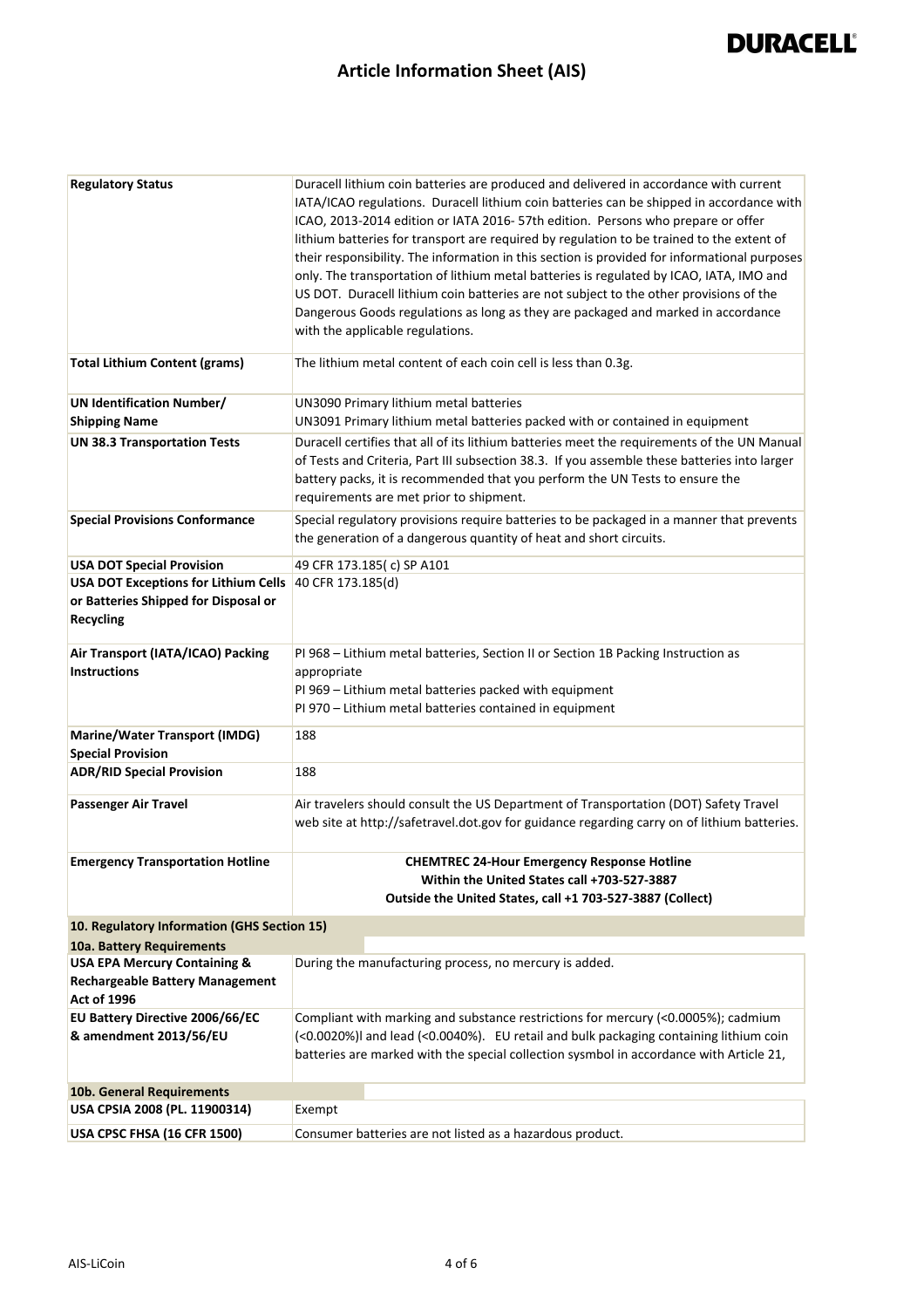### **Article Information Sheet (AIS)**

| <b>USA EPA TSCA Section 13 (40 CFR</b><br>707.20)                                   | For customs clearance purpose, batteries are defined as an "Article".                                                                                                                                                                                                                                                                                                                                                                                                                                                                                                                                                                           |
|-------------------------------------------------------------------------------------|-------------------------------------------------------------------------------------------------------------------------------------------------------------------------------------------------------------------------------------------------------------------------------------------------------------------------------------------------------------------------------------------------------------------------------------------------------------------------------------------------------------------------------------------------------------------------------------------------------------------------------------------------|
| USA EPA RCRA (40 CFR 261)                                                           | "Charged" lithium coin batteries meet the criteria (D003 - Reactivity) of a hazardous<br>waste as defined under the Resource Conservation and Recovery Act (RCRA) 40 CFR<br>261.23. If recycled, lithium coin batteries are classified as Universal Waste.                                                                                                                                                                                                                                                                                                                                                                                      |
| <b>USA California Prop 65</b>                                                       | No warning required per 3rd party assessment.                                                                                                                                                                                                                                                                                                                                                                                                                                                                                                                                                                                                   |
| <b>USA California Perchlorate</b><br><b>Contamination Prevention Act of</b><br>2003 | Contains perchlorate. Required labeling: Perchlorate material - special handling may<br>apply. See www.dtsc.ca.gov/hazardouswaste/perchlorate                                                                                                                                                                                                                                                                                                                                                                                                                                                                                                   |
| <b>CANADA Products Containing</b><br><b>Mercury Regulations SOR/20140254</b>        | Mercury free                                                                                                                                                                                                                                                                                                                                                                                                                                                                                                                                                                                                                                    |
| EU REACH SVHC's (168<br><b>Substances/Candidate List Updated</b>                    | Contains 1,2-dimethoxyethane (CAS# 110-71-4)                                                                                                                                                                                                                                                                                                                                                                                                                                                                                                                                                                                                    |
| <b>EU REACH SVHC Communication</b>                                                  | SVHC Substance Name: 1,2-dimethoxyethane (EGDME)<br>Use: Incorporated in a lithium battery as electrolyte solvent<br>EINEC Number: 203-794-9<br>CAS Number: 110-71-4<br>Concentration: The battery contains EGDME -SVHC in a concentration ranging from 1.0<br>to 5.0% by weight. Because the battery is sealed, 100% of the EGDME-SVHC is contained<br>in the battery.<br>Safe Handling: Do not open the battery or disassemble it. Do not expose to fire or high<br>temperatures (>60°C). At end of life, the battery should be taken back to the nearest<br>collection point established by a National Collection Scheme used for batteries. |
| <b>EU REACH Article 31</b>                                                          | An SDS is not required for articles.                                                                                                                                                                                                                                                                                                                                                                                                                                                                                                                                                                                                            |
| 10c. Regulatory Definitions - Articles                                              |                                                                                                                                                                                                                                                                                                                                                                                                                                                                                                                                                                                                                                                 |
| <b>USA OSHA</b>                                                                     | 29 CFR 1910.1200(b)(6)(v)                                                                                                                                                                                                                                                                                                                                                                                                                                                                                                                                                                                                                       |
| <b>USA TSCA</b>                                                                     | 40 CFR 704.3; 710.2(3)(c); and [19 CFR 12.1209a)]                                                                                                                                                                                                                                                                                                                                                                                                                                                                                                                                                                                               |
| <b>EU REACH</b>                                                                     | Title 1 - Chapter 2 - Article 3(3)                                                                                                                                                                                                                                                                                                                                                                                                                                                                                                                                                                                                              |
| <b>GHS</b>                                                                          | Section 1.3.2.1                                                                                                                                                                                                                                                                                                                                                                                                                                                                                                                                                                                                                                 |
| 11. Other Information                                                               |                                                                                                                                                                                                                                                                                                                                                                                                                                                                                                                                                                                                                                                 |
| 11a. Certification & 3rd Party Approvals                                            |                                                                                                                                                                                                                                                                                                                                                                                                                                                                                                                                                                                                                                                 |
| <b>UL Listing</b>                                                                   | Lithium Batteries - Component BBCV2.MH12538                                                                                                                                                                                                                                                                                                                                                                                                                                                                                                                                                                                                     |
|                                                                                     | 11b. AIS Hazard Communication Approaches (consulted in developing this document):                                                                                                                                                                                                                                                                                                                                                                                                                                                                                                                                                               |
|                                                                                     | Globally Harmonized System (GHS) GHS SDS requirements and classification criteria do not apply to articles or products (such<br>as batteries) that have a fixed shape, which are not intended to release a chemical. The<br>article exemption is found in Section 1.3.2.1.1 of the GHS and reads: The GHS applies to<br>pure substances and their dilute solutions and to mixtures. "Articles" as defined by<br>the Hazard Communication Standard (29 CFR 1900.1200) of the OSHA of the USA, or by<br>similar definition, are outside the scope of the system."                                                                                 |
| <b>Joint Article Management Promotion</b><br><b>Consortium JAMP</b>                 | JAMP is a Japanese Industry Association who developed the concept of an Article<br>Information Sheet as a supply chain tool to share and communicate chemical information<br>in articles. The AIS authoring process is based on "declarable" substances to meet global<br>regulatory requirements as well as substances to be reported by GADSL, JIG, etc.                                                                                                                                                                                                                                                                                      |